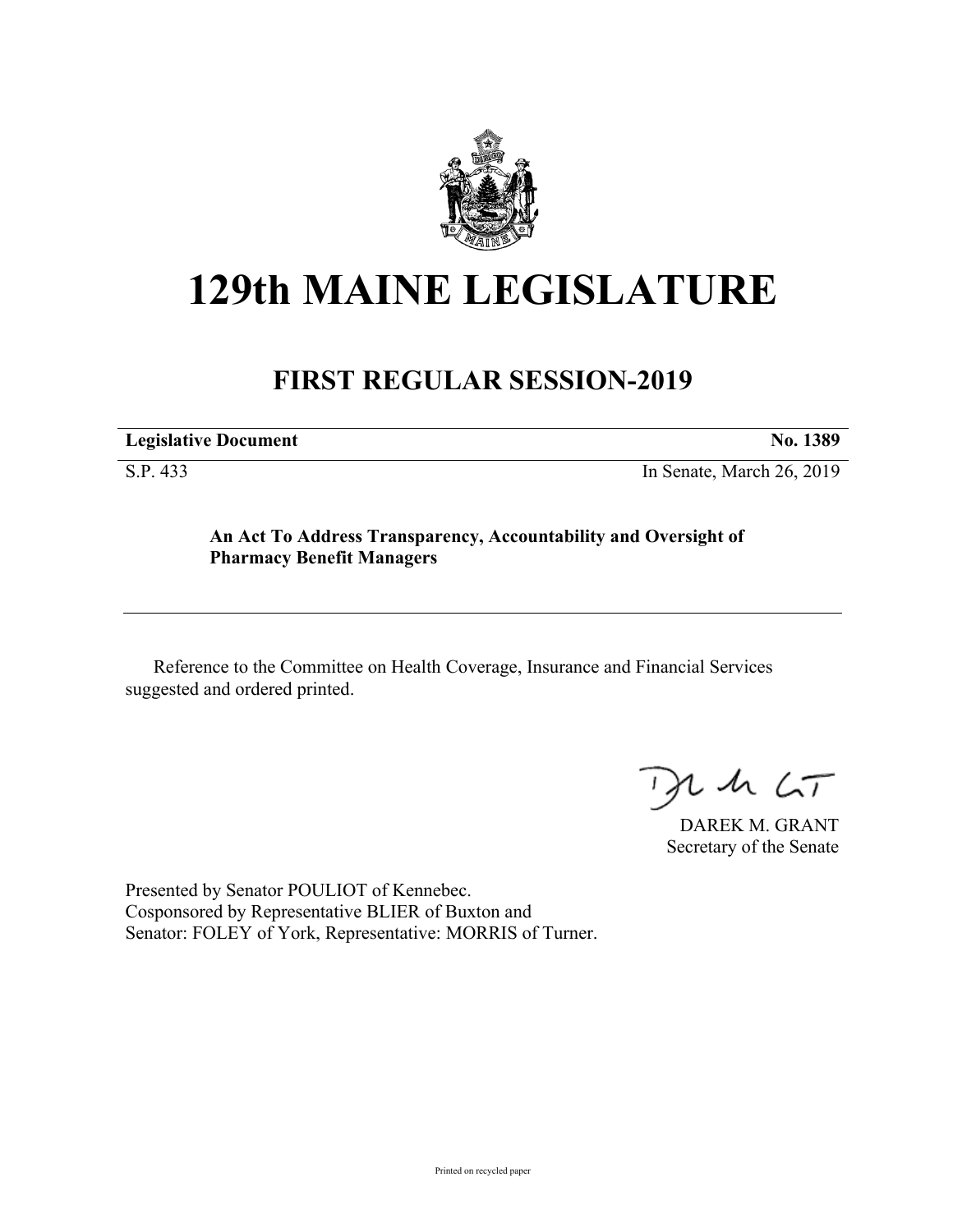**Be it enacted by the People of the State of Maine as follows: Sec. 1. 22 MRSA §1711-E, sub-§1, ¶G,** as amended by PL 2011, c. 443, §1, is further amended to read: G. "Pharmacy benefits benefit manager" has the same meaning as in Title 24-A, section 1913 1914, subsection 1, paragraph A G. **Sec. 2. 22 MRSA §1711-E, sub-§1, ¶I,** as amended by PL 2007, c. 460, §1, is further amended to read: I. "Prescription drug information intermediary" means a person or entity that communicates, facilitates or participates in the exchange of prescription drug information regarding an individual or a prescriber. "Prescription drug information 11 intermediary" includes, but is not limited to, a pharmacy benefits benefit manager, a health plan, an administrator and an electronic transmission intermediary and any person or entity employed by or contracted to provide services to that entity. **Sec. 3. 22 MRSA §8702, sub-§8,** as amended by PL 2009, c. 71, §5, is further amended to read: **8. Payor.** "Payor" means a 3rd-party payor, 3rd-party administrator, Medicare health plan sponsor, pharmacy benefits benefit manager or nonlicensed carrier. **Sec. 4. 22 MRSA §8702, sub-§8-B,** as amended by PL 2011, c. 443, §3, is further amended to read: **8-B. Pharmacy benefit manager.** "Pharmacy benefits benefit manager" has the same meaning as in Title 24-A, section 1913 1914, subsection 1, paragraph A G. **Sec. 5. 22 MRSA §8706, sub-§2, ¶C,** as amended by PL 2007, c. 136, §5, is further amended to read: C. The operations of the organization must be supported from 3 sources as provided in this paragraph: (1) Fees collected pursuant to paragraphs A and B; (2) Annual assessments of not less than \$100 assessed against the following entities licensed under Titles 24 and 24-A: nonprofit hospital and medical service organizations, health insurance carriers and health maintenance organizations on the basis of the total annual health care premium; and 3rd-party administrators, carriers that provide only administrative services for a plan sponsor and pharmacy benefits benefit managers that process and pay claims on the basis of claims processed or paid for each plan sponsor. The assessments are to be determined on an annual basis by the board. Health care policies issued for specified disease, accident, injury, hospital indemnity, disability, long-term care or other limited benefit health insurance policies are not subject to assessment under this subparagraph. For purposes of this subparagraph, policies issued for dental services are not considered to be limited benefit health insurance policies.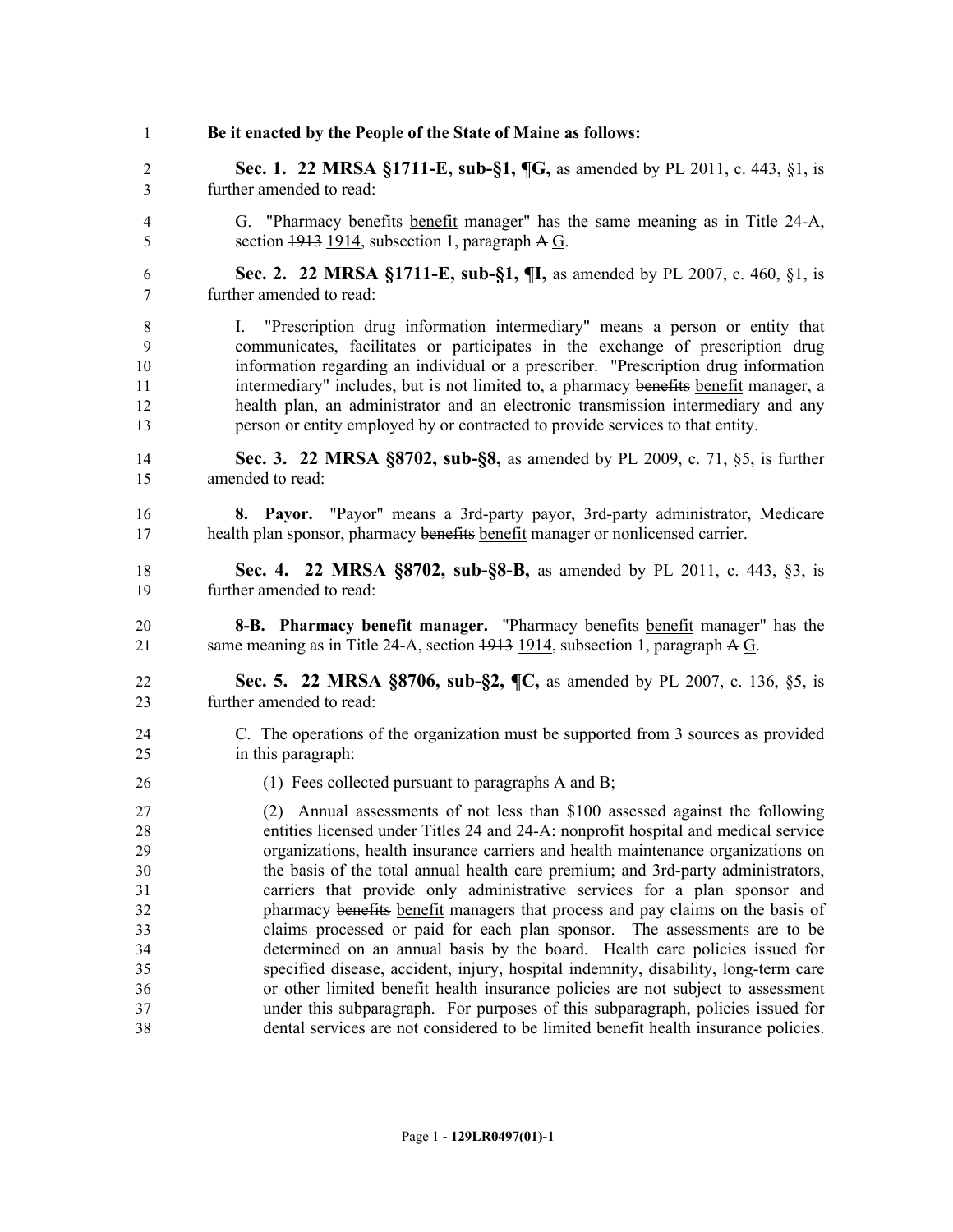The total dollar amount of assessments under this subparagraph must equal the assessments under subparagraph (3); and (3) Annual assessments of not less than \$100 assessed by the organization against providers. The assessments are to be determined on an annual basis by the board. The total dollar amount of assessments under this subparagraph must equal the assessments under subparagraph (2). The aggregate level of annual assessments under subparagraphs (2) and (3) must be an amount sufficient to meet the organization's expenditures authorized in the state budget established under Title 5, chapter 149. The annual assessment may not exceed \$1,346,904 in fiscal year 2002-03. In subsequent fiscal years, the annual assessment may increase above \$1,346,904 by an amount not to exceed 5% per fiscal year. The board may waive assessments otherwise due under subparagraphs (2) and (3) when a waiver is determined to be in the interests of the organization and the parties to be assessed. **Sec. 6. 24-A MRSA §601, sub-§28,** as enacted by PL 2009, c. 581, §3, is amended to read: **28. Pharmacy benefit manager.** Pharmacy benefits benefit manager registration fees may not exceed: A. Original issuance fee, \$100; and B. Annual renewal fee, \$100. **Sec. 7. 24-A MRSA §1913,** as repealed and replaced by PL 2011, c. 443, §4, is repealed. **Sec. 8. 24-A MRSA §1914** is enacted to read: **§1914. Pharmacy benefit managers 1. Definitions.** As used in this section, unless the context otherwise indicates, the following terms have the following meanings. A. "Aggregate retained rebate percentage" means the percentage of all rebates received from a pharmaceutical manufacturer or other entity by a pharmacy benefit manager for use of a prescription drug of the manufacturer or other entity that is not passed on to an insurer for whom the pharmacy benefit manager provides services. The percentage is calculated for each insurer for rebates in the prior calendar year as the total dollar amount of rebates received by the pharmacy benefit manager from all pharmaceutical manufacturers or other entities for the use of the manufacturers' or other entities' prescription drugs by covered persons of the insurer that was not passed through to the insurer divided by the total dollar amount of all rebates received by the pharmacy benefit manager from all pharmaceutical manufacturers or other entities for the use of the manufacturers' or other entities' prescription drugs by covered persons of the insurer.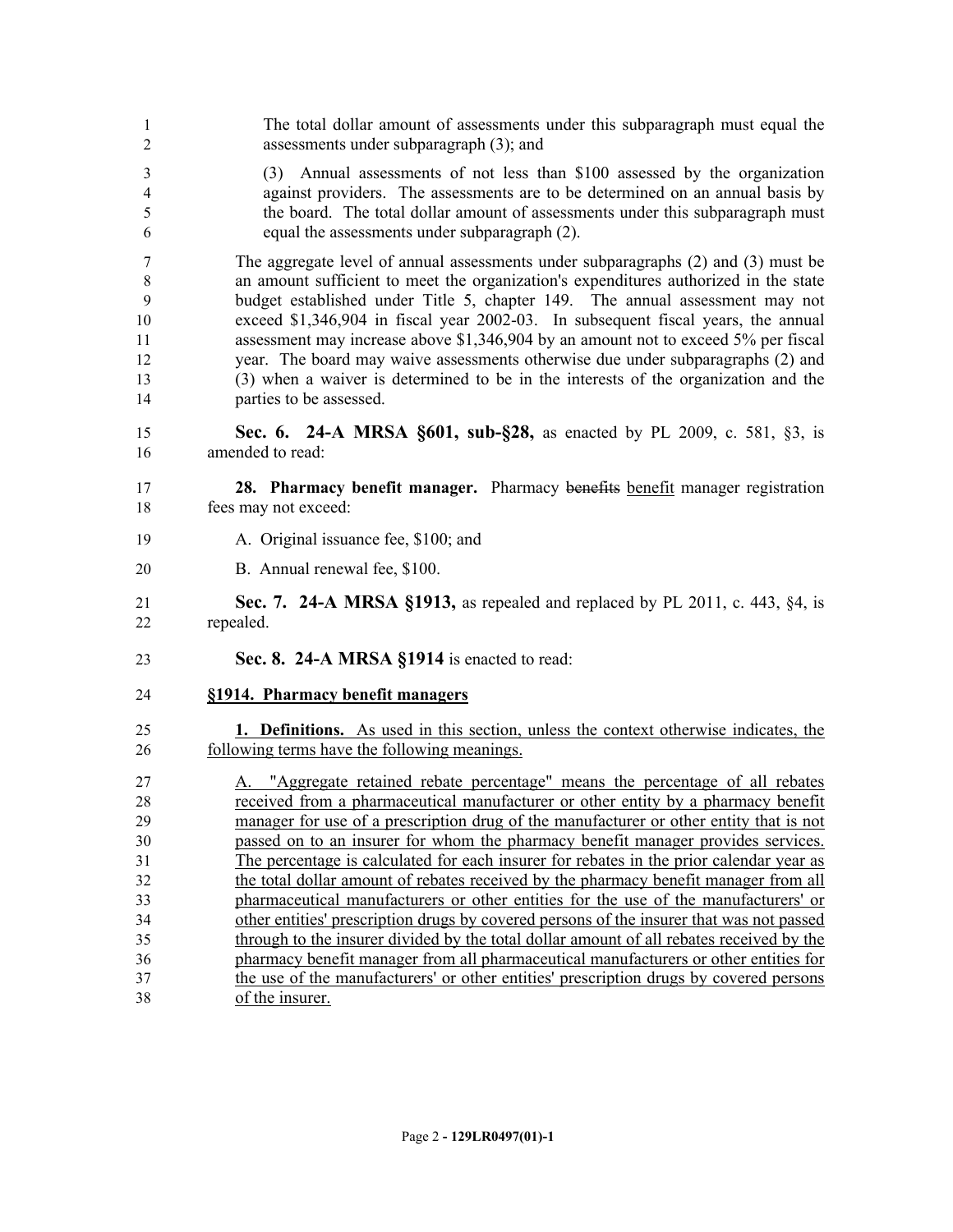| 1              | B. "Covered person" means a policyholder, subscriber, enrollee or other individual                    |
|----------------|-------------------------------------------------------------------------------------------------------|
| $\overline{c}$ | who is participating in a health benefit plan or who otherwise receives health care                   |
| 3              | services or reimbursement for health care services from an insurer.                                   |
| $\overline{4}$ | C. "Department" means the Department of Health and Human Services.                                    |
| 5              | D. "Health benefit plan" means a policy, contract, certificate or agreement offered or                |
| 6              | issued by an insurer to provide, deliver, arrange for, pay for or reimburse costs for                 |
| 7              | health care services.                                                                                 |
| $\,$ $\,$      | E. "Insurer" means an insurer under section 4, a self-insurance plan or other 3rd-                    |
| 9              | party payor that contracts, offers to contract or enters into an agreement to provide,                |
| 10             | deliver, arrange for, pay for or reimburse costs of health care services, including a                 |
| 11             | health insurance company, a health maintenance organization, a hospital, a health                     |
| 12             | services corporation or any other entity providing, paying for or reimbursing costs for               |
| 13             | a health insurance plan, health benefits or health care services.                                     |
| 14             | F. "Pharmacy" has the same meaning as in Title 32, section 13702-A, subsection 24.                    |
| 15             | G. "Pharmacy benefit manager" means a person that, pursuant to a contract or under                    |
| 16             | an employment relationship with an insurer, either directly or through an                             |
| 17             | intermediary, manages the prescription drug coverage provided by the insurer,                         |
| 18             | including the processing and payment of claims for prescription drugs, the                            |
| 19             | performance of drug use review, the processing of prior authorization requests, the                   |
| 20             | adjudication of appeals and grievances related to prescription drug coverage,                         |
| 21             | contracting with network pharmacies and controlling the cost of prescription drugs.                   |
| 22             | 2. Registration required. A pharmacy benefit manager conducting business in the                       |
| 23             | State must be annually registered under this section. The department may issue a                      |
| 24             | nontransferable registration to a pharmacy benefit manager if the department determines               |
| 25             | the pharmacy benefit manager possesses the necessary organization, expertise and                      |
| 26             | financial integrity to manage an insurer's prescription drug coverage and may limit or                |
| 27             | restrict the registration, including the type of services that a pharmacy benefit manager             |
| 28             | may provide or the activities in which the pharmacy benefit manager may engage. A                     |
| 29             | pharmacy benefit manager registered under this subsection shall maintain a registered                 |
| 30             | agent and registered address in the State for purposes of accepting service of process. A             |
| 31             | pharmacy benefit manager who conducts business in the State without a valid registration              |
| 32             | under this subsection commits a civil violation for which a penalty of \$5,000 per day of             |
| 33             | violation must be assessed.                                                                           |
| 34             | 3. Registration application. An application for registration under subsection 2 must                  |
| 35             | require the following information:                                                                    |
| 36             | A. The name of the pharmacy benefit manager;                                                          |
| 37<br>38       | The address, telephone number and other contact information of the pharmacy<br>В.<br>benefit manager; |
| 39             | C. The name and address of the pharmacy benefit manager's registered agent in the                     |
| 40             | State;                                                                                                |
| 41             | D. The name and address of each person beneficially interested in the activities of                   |
| 42             | the pharmacy benefit manager; and                                                                     |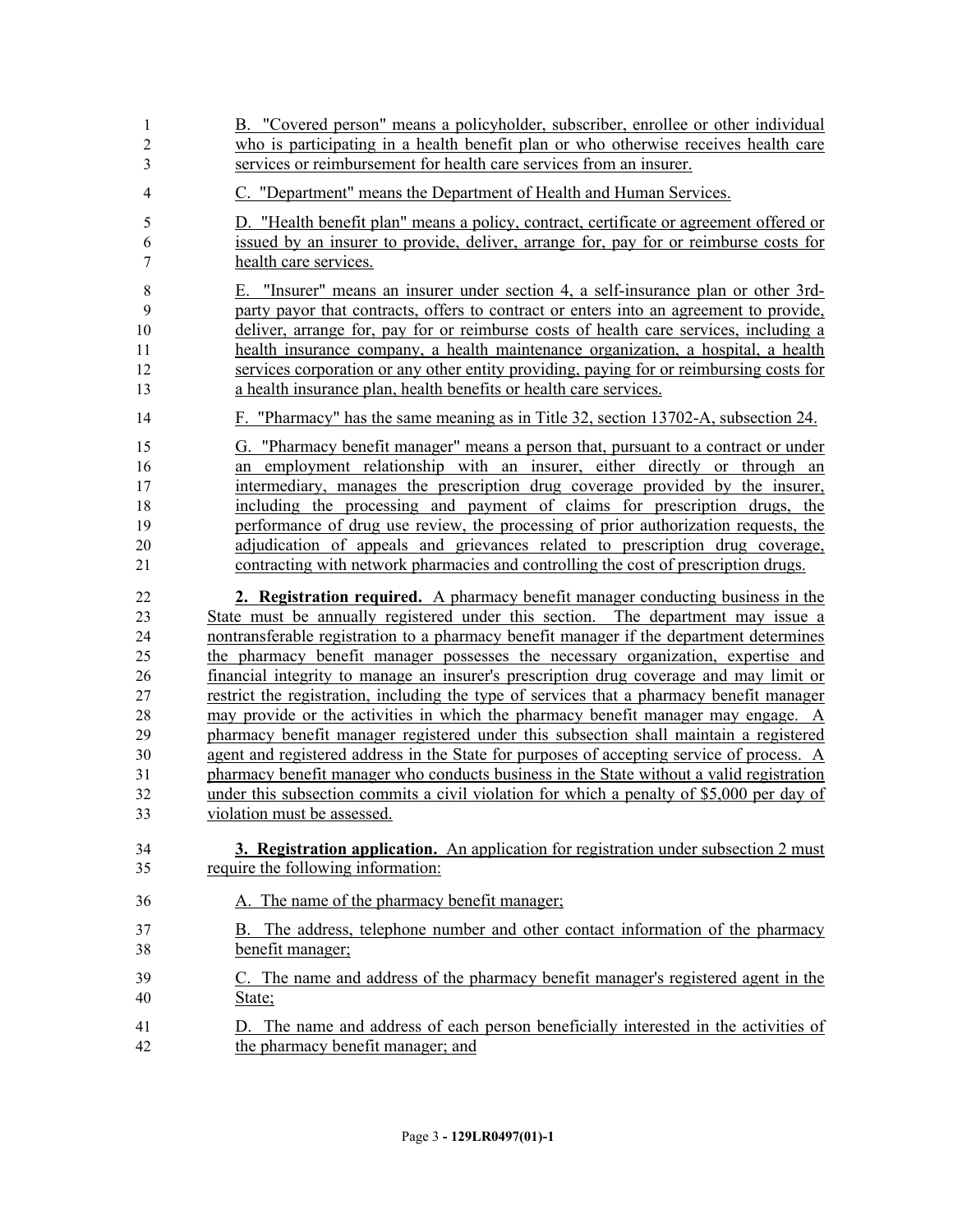| 1                    | E. The name and address of each person with management or control over the                                                                                                                                                                                                  |
|----------------------|-----------------------------------------------------------------------------------------------------------------------------------------------------------------------------------------------------------------------------------------------------------------------------|
| $\overline{2}$       | pharmacy benefit manager.                                                                                                                                                                                                                                                   |
| 3                    | An applicant under this section shall pay the registration fee under section 601,                                                                                                                                                                                           |
| 4                    | subsection 28 upon submission of the application.                                                                                                                                                                                                                           |
| 5                    | 4. Registration term; suspension, revocation and probation. A registration issued                                                                                                                                                                                           |
| 6                    | under subsection 2 is valid for 3 years. The department may suspend, revoke or place on                                                                                                                                                                                     |
| 7                    | probation a registration issued under subsection 2 if:                                                                                                                                                                                                                      |
| $8\,$                | A. The pharmacy benefit manager engages in fraudulent activity that constitutes a                                                                                                                                                                                           |
| 9                    | violation of state or federal law;                                                                                                                                                                                                                                          |
| 10                   | B. The department receives a consumer complaint that justifies action under this                                                                                                                                                                                            |
| 11                   | subsection to protect the safety and interests of a consumer;                                                                                                                                                                                                               |
| 12                   | C. The pharmacy benefit manager fails to pay the registration fee or violates any                                                                                                                                                                                           |
| 13                   | other rule of the department; or                                                                                                                                                                                                                                            |
| 14                   | D. The pharmacy benefit manager fails to comply with or violates a provision of this                                                                                                                                                                                        |
| 15                   | section.                                                                                                                                                                                                                                                                    |
| 16                   | 5. Pharmacy benefit manager business practices. In addition to the provisions in                                                                                                                                                                                            |
| 17                   | section 4317, a pharmacy benefit manager shall comply with the following business                                                                                                                                                                                           |
| 18                   | practices.                                                                                                                                                                                                                                                                  |
| 19                   | A. A pharmacy benefit manager has a fiduciary duty to the insurer for which the                                                                                                                                                                                             |
| 20                   | pharmacy benefit manager performs services and shall discharge the duty in                                                                                                                                                                                                  |
| 21                   | accordance with state and federal law.                                                                                                                                                                                                                                      |
| 22                   | B. A pharmacy benefit manager shall perform services with care, prudence, diligence                                                                                                                                                                                         |
| 23                   | and professionalism.                                                                                                                                                                                                                                                        |
| 24                   | C. A pharmacy benefit manager shall notify in writing an insurer for which the                                                                                                                                                                                              |
| 25                   | pharmacy benefit manager performs services of any activity, policy or practice of the                                                                                                                                                                                       |
| 26                   | pharmacy benefit manager that directly or indirectly presents a conflict of interest                                                                                                                                                                                        |
| 27                   | with the provisions of this chapter.                                                                                                                                                                                                                                        |
| 28                   | D. A pharmacy benefit manager may not enter into a contract with a pharmacy or                                                                                                                                                                                              |
| 29                   | pharmacist that prohibits or penalizes a pharmacy or pharmacist for disclosure of                                                                                                                                                                                           |
| 30                   | information to a covered person regarding:                                                                                                                                                                                                                                  |
| 31                   | The cost of a prescription medication to the covered person; or                                                                                                                                                                                                             |
| 32                   | (2) The availability of a therapeutically equivalent alternative medication or an                                                                                                                                                                                           |
| 33                   | alternative method of purchasing the prescription medication, including paying a                                                                                                                                                                                            |
| 34                   | cash price that is less than the cost of the prescription under the covered person's                                                                                                                                                                                        |
| 35                   | health benefit plan.                                                                                                                                                                                                                                                        |
| 36<br>37<br>38<br>39 | A pharmacy benefit manager may not require a pharmacy or other provider<br>Е.<br>accreditation or certification that is inconsistent with, more stringent than or in<br>addition to the requirements of the Maine Board of Pharmacy or other state or federal<br>authority. |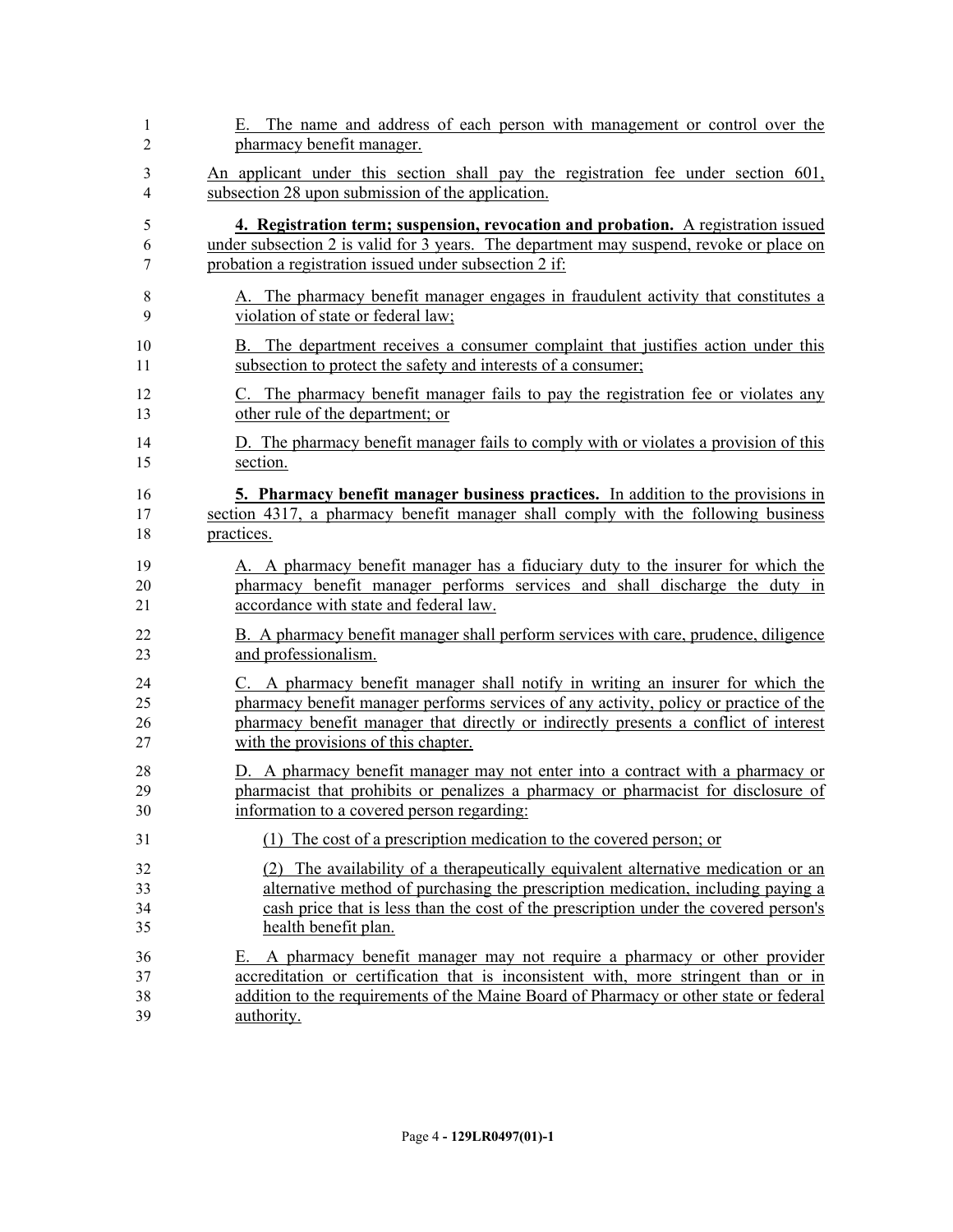| 1              | F. A pharmacy benefit manager or an insurer for which the pharmacy benefit                   |
|----------------|----------------------------------------------------------------------------------------------|
| $\overline{2}$ | manager performs services may not require a covered person to make a payment at              |
| 3              | the point of sale for a covered prescription medication in any amount greater than the       |
| $\overline{4}$ | lesser of:                                                                                   |
| 5              | (1) The applicable copayment for the prescription medication;                                |
| 6              | (2) The allowable claim amount for the prescription medication;                              |
| 7              | (3) The amount a covered person would pay for the prescription medication                    |
| $8\,$          | without using a health benefit plan or any other source of prescription medication           |
| 9              | benefits or discounts; and                                                                   |
| 10             | (4) The amount the pharmacy would be reimbursed for the prescription drug                    |
| 11             | from the pharmacy benefit manager or the insurer for which the pharmacy benefit              |
| 12             | manager performs services.                                                                   |
| 13             | G. A pharmacy benefit manager or an insurer for which the pharmacy benefit                   |
| 14             | manager performs services may not penalize, require or provide a financial incentive,        |
| 15             | including a variation in premium, deductible, copayment or coinsurance, to a covered         |
| 16             | person as an incentive to use a specific retail, mail order or other pharmacy provider       |
| 17             | in which the pharmacy benefit manager or covered person's insurer has an ownership           |
| 18             | interest or that has an ownership interest in the pharmacy benefit manager or the            |
| 19             | covered person's insurer.                                                                    |
| 20             | <b>6. Report.</b> On or before June 1st of each year, a registered pharmacy benefit          |
| 21             | manager shall submit a report containing data from the prior calendar year to the            |
| 22             | department that contains the following:                                                      |
| 23             | A. The aggregate amount of all rebates that the pharmacy benefit manager received            |
| 24             | from all pharmaceutical manufacturers for all insurers for which the pharmacy benefit        |
| 25             | manager provided services and the amount of rebates received from each insurer;              |
| 26             | B. The aggregate administrative fees that the pharmacy benefit manager received              |
| 27             | from all insurers for which the pharmacy benefit manager provided services and the           |
| 28             | amount of administrative fees received from each insurer;                                    |
| 29             | C. The aggregate retained rebates that the pharmacy benefit manager received from            |
| 30             | all pharmaceutical manufacturers and that did not pass through to an insurer;                |
| 31             | D. The aggregate retained rebate percentage; and                                             |
| 32             | E. The highest, lowest and mean aggregate retained rebate percentage for each                |
| 33             | insurer and for all insurers for which the pharmacy benefit manager provided                 |
| 34             | services.                                                                                    |
| 35             | A pharmacy benefit manager may designate information required under this subsection as       |
| 36             | a trade secret as defined in Title 10, section 1542, subsection 4 that may be disclosed only |
| 37             | by court order upon a determination of good cause shown. Within 60 days of receipt, the      |
| 38             | department shall publish a report under this subsection on the department's publicly         |
| 39             | accessible website in a manner that does not violate Title 10, chapter 302. A pharmacy       |
| 40             | benefit manager that violates this subsection commits a civil violation for which a penalty  |
| 41             | of not more than \$1,000 per day of violation may be assessed.                               |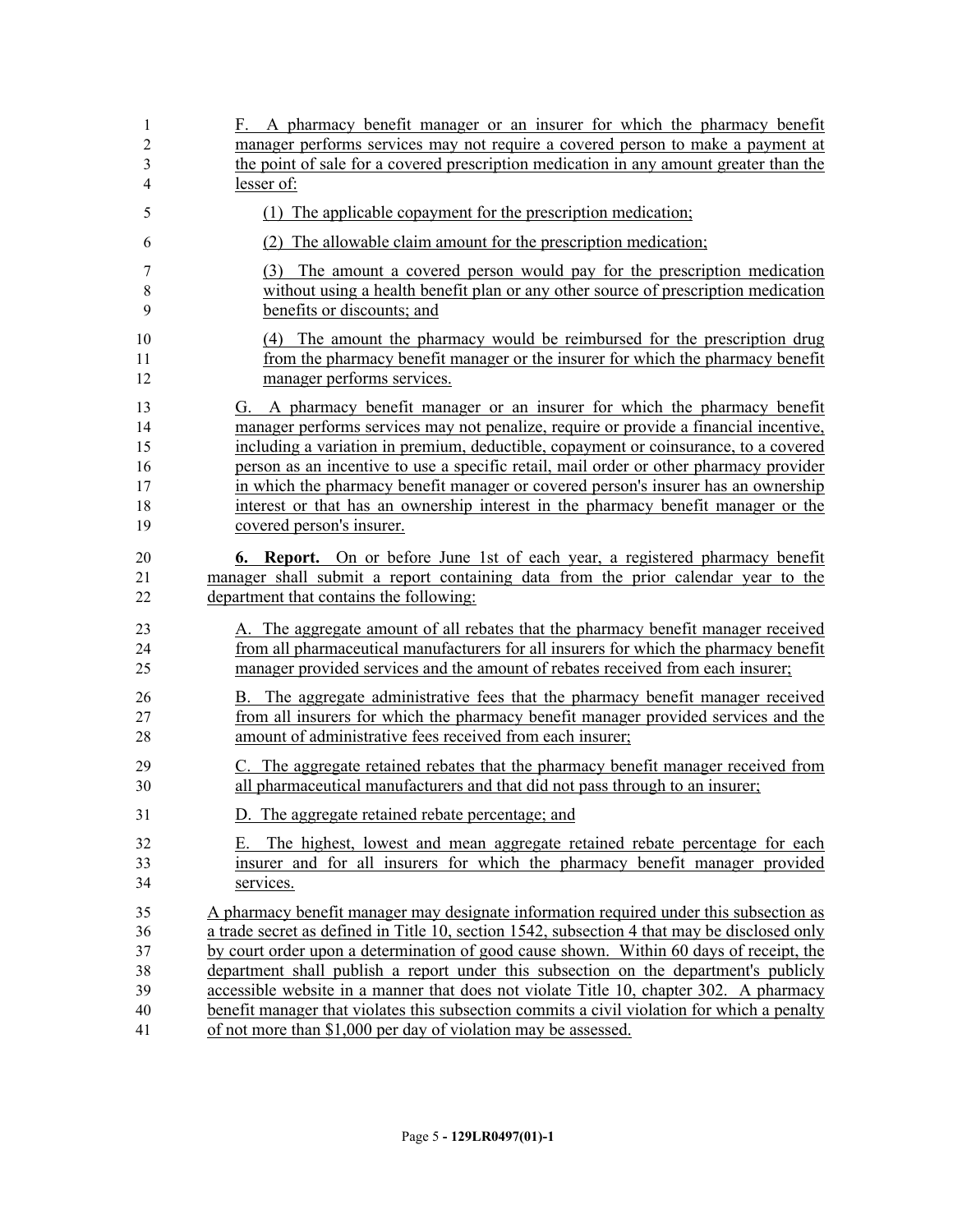**7. Rules.** The department shall adopt rules to carry out the provisions of this section. Rules adopted pursuant to this subsection are routine technical rules as defined in Title 5, chapter 375, subchapter 2-A.

 **Sec. 9. 24-A MRSA §4317, sub-§§4 and 5,** as enacted by PL 2011, c. 443, §6, are amended to read:

 **4. Participation in contracts.** A pharmacy benefits benefit manager may not require a pharmacist or pharmacy to participate in one network in order to participate in another network. The pharmacy benefits benefit manager may not exclude an otherwise qualified pharmacist or pharmacy from participation in one network solely because the pharmacist or pharmacy declined to participate in another network managed by the 11 pharmacy benefits benefit manager.

 **5. Prohibition.** The written contract between a carrier and a pharmacy benefits benefit manager may not provide that the pharmacist or pharmacy is responsible for the actions of the insurer or a pharmacy benefits benefit manager.

 **Sec. 10. 24-A MRSA §4317, sub-§6,** as amended by PL 2011, c. 691, Pt. A, §23, is further amended to read:

 **6. Pharmacy benefit manager duties.** All contracts must provide that, when the 18 pharmacy benefits benefit manager receives payment for the services of a pharmacist or 19 pharmacy, the pharmacy benefits benefit manager shall distribute the funds in accordance with the time frames provided in this subchapter.

 **Sec. 11. 24-A MRSA §4317, sub-§§7 to 9,** as enacted by PL 2011, c. 443, §6, are amended to read:

 **7. Complaints, grievances and appeals.** A pharmacy benefits benefit manager may not terminate the contract of or penalize a pharmacist or pharmacy solely as a result of the pharmacist's or pharmacy's filing of a complaint, grievance or appeal. This subsection is not intended to restrict the pharmacy's and pharmacy benefits benefit manager's ability to enter into agreements that allow for mutual termination without cause.

 **8. Denial or limitation of benefits.** A pharmacy's benefits pharmacy benefit manager may not terminate the contract of or penalize a pharmacist or pharmacy for expressing disagreement with a carrier's decision to deny or limit benefits to an enrollee or because the pharmacist or pharmacy assists the enrollee to seek reconsideration of the carrier's decision or because the pharmacist or pharmacy discusses alternative medications.

 **9. Written notice required.** At least 60 days before a pharmacy's benefits pharmacy benefit manager terminates a pharmacy's or pharmacist's participation in the pharmacy benefits benefit manager's plan or network, the pharmacy benefits benefit 37 manager shall give the pharmacy or pharmacist a written explanation of the reason for the termination, unless the termination is based on:

 A. The loss of the pharmacy's license or the pharmacist's license to practice pharmacy or cancellation of professional liability insurance; or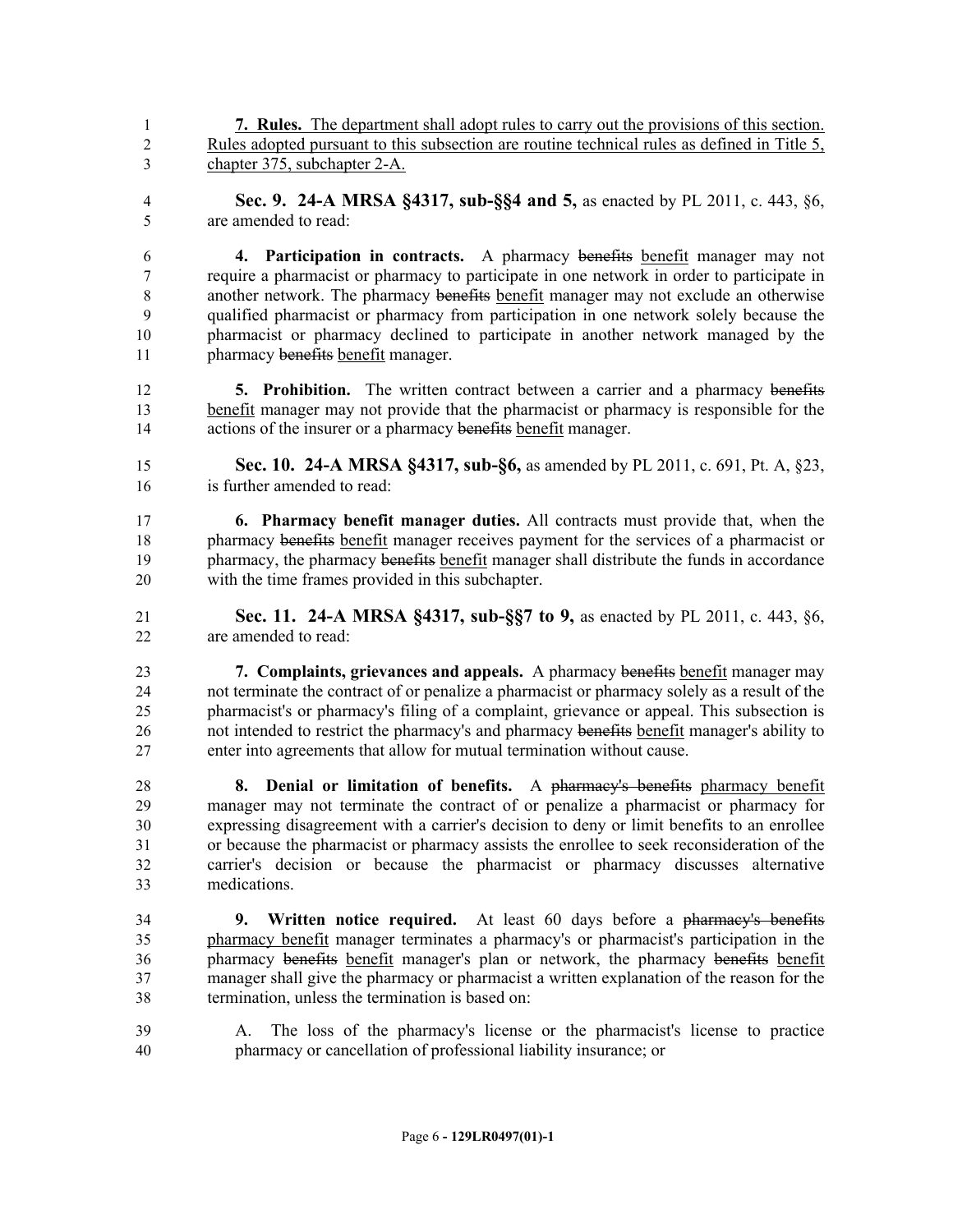B. A finding of fraud.

 At least 60 days before a pharmacy or pharmacist terminates its participation in a pharmacy benefits benefit manager's plan or network, the pharmacy or pharmacist shall give the pharmacy benefits benefit manager a written explanation of the reason for the termination.

 **Sec. 12. 24-A MRSA §4317, sub-§10,** as amended by PL 2013, c. 71, §1, is further amended to read:

 **10. Audits.** Notwithstanding any other provision of law, when an on-site audit of 9 the records of a pharmacy is conducted by a pharmacy benefits benefit manager, the audit must be conducted in accordance with the following criteria.

- A. A finding of overpayment or underpayment must be based on the actual overpayment or underpayment and not a projection based on the number of patients served having a similar diagnosis or on the number of similar orders or refills for similar drugs, unless the projected overpayment or denial is a part of a settlement agreed to by the pharmacy or pharmacist.
- B. The auditor may not use extrapolation in calculating recoupments or penalties.
- C. Any audit that involves clinical or professional judgment must be conducted by or in consultation with a pharmacist.
- D. Each entity conducting an audit shall establish an appeals process under which a pharmacy may appeal an unfavorable preliminary audit report to the entity.
- E. This subsection does not apply to any audit, review or investigation that is initiated based on or involves suspected or alleged fraud, willful misrepresentation or abuse.
- F. Prior to an audit, the entity conducting an audit shall give the pharmacy 10 days' advance written notice of the audit and the range of prescription numbers and the range of dates included in the audit.
- G. A pharmacy has the right to request mediation by a private mediator, agreed upon 28 by the pharmacy and the pharmacy benefits benefit manager, to resolve any disagreements. A request for mediation does not waive any existing rights of appeal available to a pharmacy under this subsection or subsection 11.
- H. The requirements of section 4303, subsection 10 apply to claims audited under this subsection.
- **Sec. 13. 24-A MRSA §4317, sub-§11,** as enacted by PL 2011, c. 443, §6, is amended to read:
- **11. Audit information and reports.** A preliminary audit report must be delivered to the pharmacy within 60 days after the conclusion of the audit under subsection 10. A pharmacy must be allowed at least 30 days following receipt of the preliminary audit to provide documentation to address any discrepancy found in the audit. A final audit report must be delivered to the pharmacy within 90 days after receipt of the preliminary audit report or final appeal, whichever is later. A charge-back, recoupment or other penalty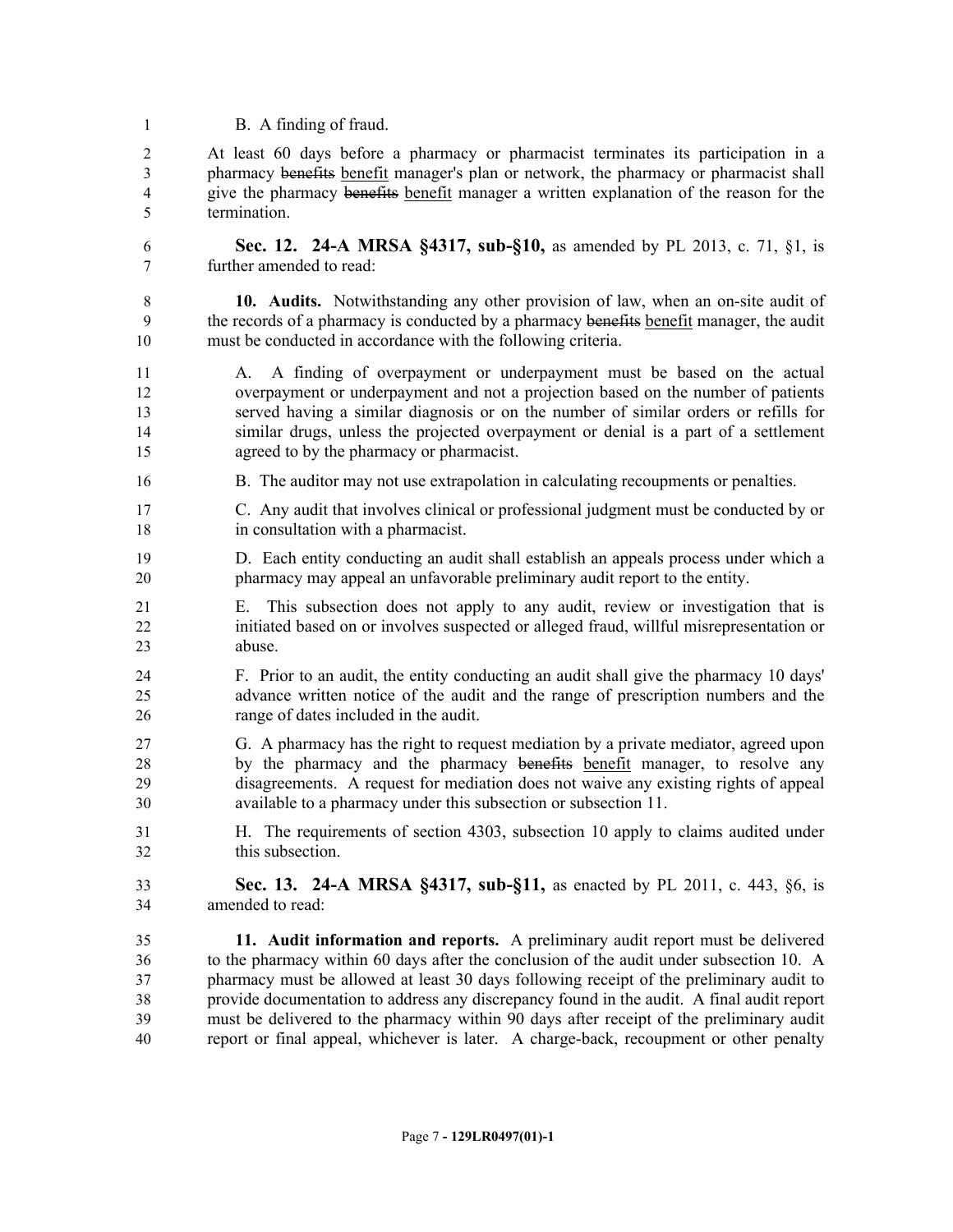- 1 may not be assessed until the appeal process provided by the pharmacy benefits benefit manager has been exhausted and the final report issued. Except as provided by state or federal law, audit information may not be shared. Auditors may have access only to previous audit reports on a particular pharmacy conducted by that same entity.
- **Sec. 14. 24-A MRSA §4317, sub-§12,** as enacted by PL 2015, c. 450, §1, is amended to read:
- **12. Maximum allowable cost.** This subsection governs the maximum allowable cost for a prescription drug as determined by a pharmacy benefits benefit manager.
- A. As used in this subsection, "maximum allowable cost" means the maximum 10 amount that a pharmacy benefits benefit manager pays toward the cost of a prescription drug.
- 12 B. A pharmacy benefits benefit manager may set a maximum allowable cost for a prescription drug, or allow a prescription drug to continue on a maximum allowable cost list, only if that prescription drug:
- (1) Is rated as "A" or "B" in the most recent version of the United States Food and Drug Administration's "Approved Drug Products with Therapeutic Equivalence Evaluations," also known as "the Orange Book," or an equivalent rating from a successor publication, or is rated as "NR" or "NA" or a similar rating by a nationally recognized pricing reference; and
- (2) Is not obsolete and is generally available for purchase in this State from a national or regional wholesale distributor by pharmacies having a contract with 22 the pharmacy benefits benefit manager.
- C. A pharmacy benefits benefit manager shall establish a process for removing a prescription drug from a maximum allowable cost list or modifying a maximum allowable cost for a prescription drug in a timely manner to remain consistent with changes to such costs and the availability of the drug in the national marketplace.
- D. With regard to a pharmacy with which the pharmacy benefits benefit manager has entered into a contract, a pharmacy benefits benefit manager shall:
- (1) Upon request, disclose the sources used to establish the maximum allowable costs used by the pharmacy benefits benefit manager;
- (2) Provide a process for a pharmacy to readily obtain the maximum allowable reimbursement available to that pharmacy under a maximum allowable cost list; and
- (3) At least once every 7 business days, review and update maximum allowable cost list information to reflect any modification of the maximum allowable reimbursement available to a pharmacy under a maximum allowable cost list used by the pharmacy benefits benefit manager.
- E. A pharmacy benefits benefit manager shall provide a reasonable administrative appeal procedure, including a right to appeal that is limited to 14 days following the 40 initial claim, to allow pharmacies with which the pharmacy benefits benefit manager has a contract to challenge maximum allowable costs for a specified drug.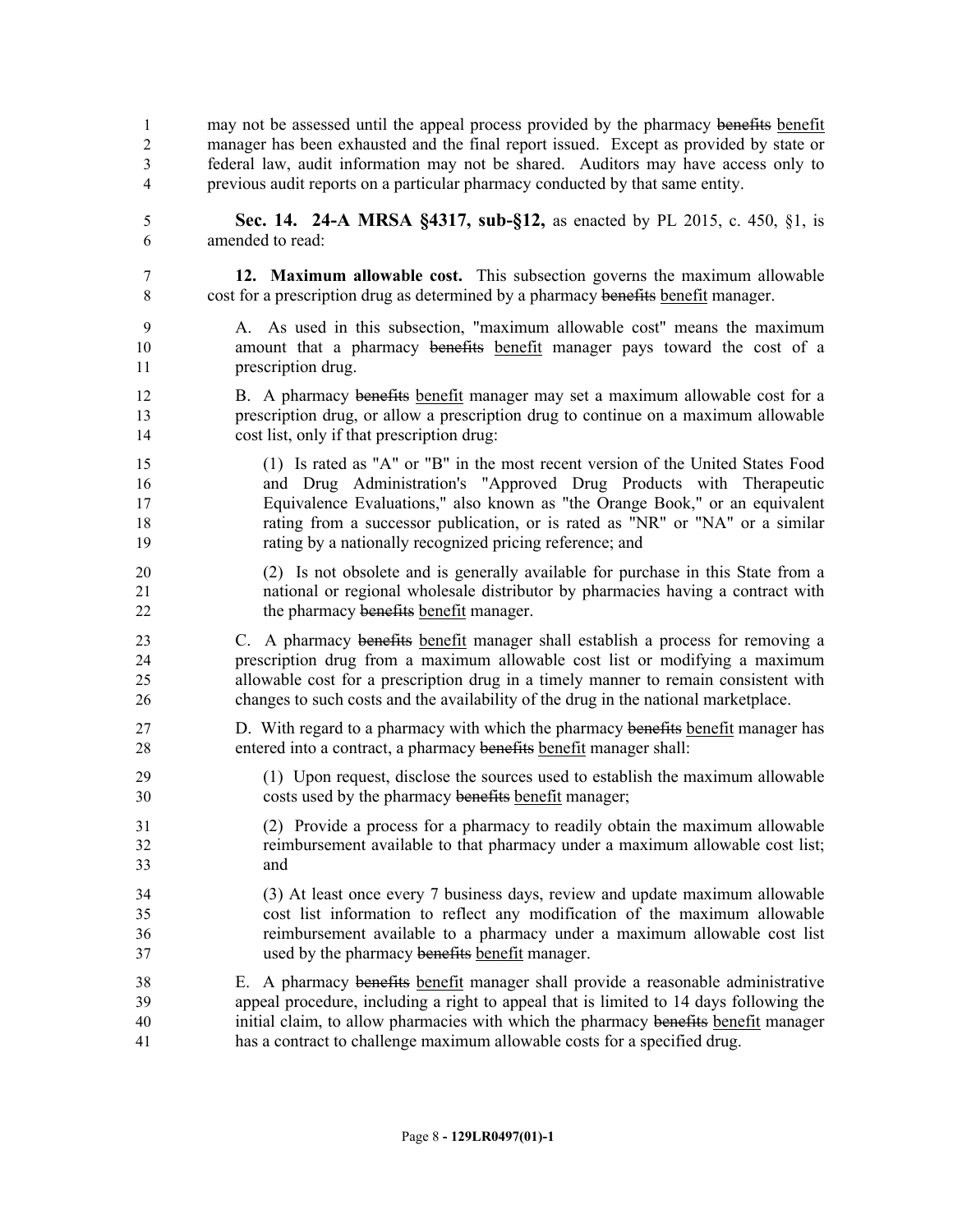- F. The pharmacy benefits benefit manager shall respond to, investigate and resolve an appeal under paragraph E within 14 days after the receipt of the appeal. The 3 **pharmacy benefits benefit manager shall respond to an appeal as follows:**
- (1) If the appeal is upheld, the pharmacy benefits benefit manager shall make the appropriate adjustment in the maximum allowable cost and permit the challenging pharmacy or pharmacist to reverse and rebill the claim in question; or
- (2) If the appeal is denied, the pharmacy benefits benefit manager shall provide the challenging pharmacy or pharmacist the national drug code from national or regional wholesalers of a comparable prescription drug that may be purchased at or below the maximum allowable cost.
- G. The requirements of this subsection apply to contracts between a pharmacy and a 12 pharmacy benefits benefit manager executed or renewed on or after September 1, 2016.
- **Sec. 15. 24-A MRSA §4317, sub-§13,** as enacted by PL 2017, c. 44, §1, is amended to read:
- **13. Prohibition on excessive copayments or charges; disclosure not penalized.** A 17 carrier or pharmacy benefits benefit manager may not impose on an enrollee a copayment or other charge that exceeds the claim cost of a prescription drug. If information related to an enrollee's out-of-pocket cost or the clinical efficacy of a prescription drug or 20 alternative medication is available to a pharmacy provider, a carrier or pharmacy benefits benefit manager may not penalize a pharmacy provider for providing that information to an enrollee.
- 

## **SUMMARY**

- This bill requires that pharmacy benefit managers, which are entities that manage an insurer's prescription drug coverage, be registered by the Department of Health and Human Services. It sets standards for registration including:
- 1. Allowing the department to revoke, suspend or place on probation a pharmacy benefit manager's registration for fraudulent activities, to protect the safety and interest of a consumer or if the pharmacy benefit manager violates state law;
- 2. Setting out required pharmacy benefit manager business practices, including:
- A. Placing a fiduciary duty on the managers with respect to the insurers who are the managers' clients;
- B. Prohibiting the manager from entering into a contract that prohibits a pharmacy or pharmacist from recommending a lower cost or alternative prescription medication than the medication under a covered person's prescription drug plan;
- C. Prohibiting the manager from requiring accreditation or certification for a pharmacy inconsistent with, more stringent than or in addition to those required by the Maine Board of Pharmacy and other state and federal authorities;